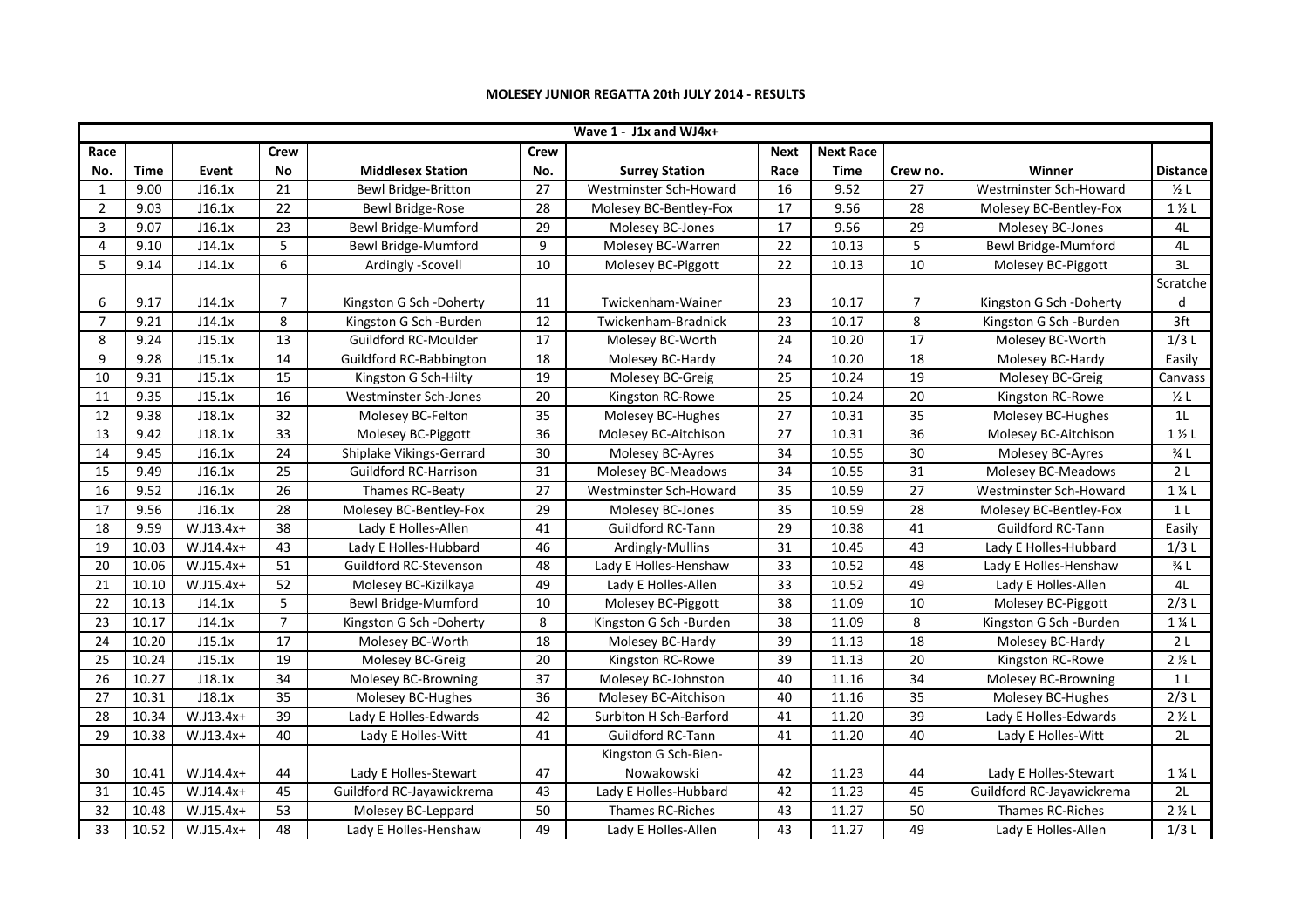| 34 | 10.55 | J16.1x      | 30 | Molesey BC-Ayres               | 31 | Molesey BC-Meadows           | 44    | 11.30 | 30 | Molesey BC-Ayres               | 1L               |
|----|-------|-------------|----|--------------------------------|----|------------------------------|-------|-------|----|--------------------------------|------------------|
| 35 | 10.59 | J16.1x      | 27 | Westminster Sch-Howard         | 28 | Molesey BC-Bentley-Fox       | 44    | 11.30 | 27 | Westminster Sch-Howard         | 1/3L             |
|    |       |             |    |                                |    |                              |       |       |    |                                |                  |
| 36 | 11.02 | J12.1x      |    | Christchurch RC - Harding Wade |    | <b>Guildford RC-Casemore</b> | Final |       |    | Christchurch RC - Harding Wade | 5L               |
| 37 | 11.06 | J13.1x      |    | TWK-Nicholls-Mindlin           |    | Guildford RC-George          | Final |       |    | TWK-Nicholls-Mindlin           | 3L               |
| 38 | 11.09 | J14.1x      | 10 | Molesey BC-Piggott             | 8  | Kingston G Sch -Burden       | Final |       | 10 | Molesey BC-Piggott             | 2L               |
| 39 | 11.13 | J15.1x      | 18 | Molesey BC-Hardy               | 20 | Kingston RC-Rowe             | Final |       | 20 | Kingston RC-Rowe               | 3L               |
| 40 | 11.16 | J18.1x      | 34 | Molesey BC-Browning            | 35 | Molesey BC-Hughes            | Final |       | 34 | Molesey BC-Browning            | 2L               |
| 41 | 11.20 | $W.J13.4x+$ | 39 | Lady E Holles-Edwards          | 40 | Lady E Holles-Witt           | Final |       | 40 | Lady E Holles-Witt             | 1L               |
| 42 | 11.23 | $W.J14.4x+$ | 44 | Lady E Holles-Stewart          | 45 | Guildford RC-Jayawickrema    | Final |       | 45 | Guildford RC-Jayawickrema      | $1\%$ L          |
| 43 | 11.27 | $W.J15.4x+$ | 50 | Thames RC-Riches               | 49 | Lady E Holles-Allen          | Final |       | 50 | <b>Thames RC-Riches</b>        | $1\frac{1}{2}$ L |
| 44 | 11.30 | J16.1x      | 30 | Molesey BC-Ayres               | 27 | Westminster Sch-Howard       | Final |       | 27 | Westminster Sch-Howard         | 4L               |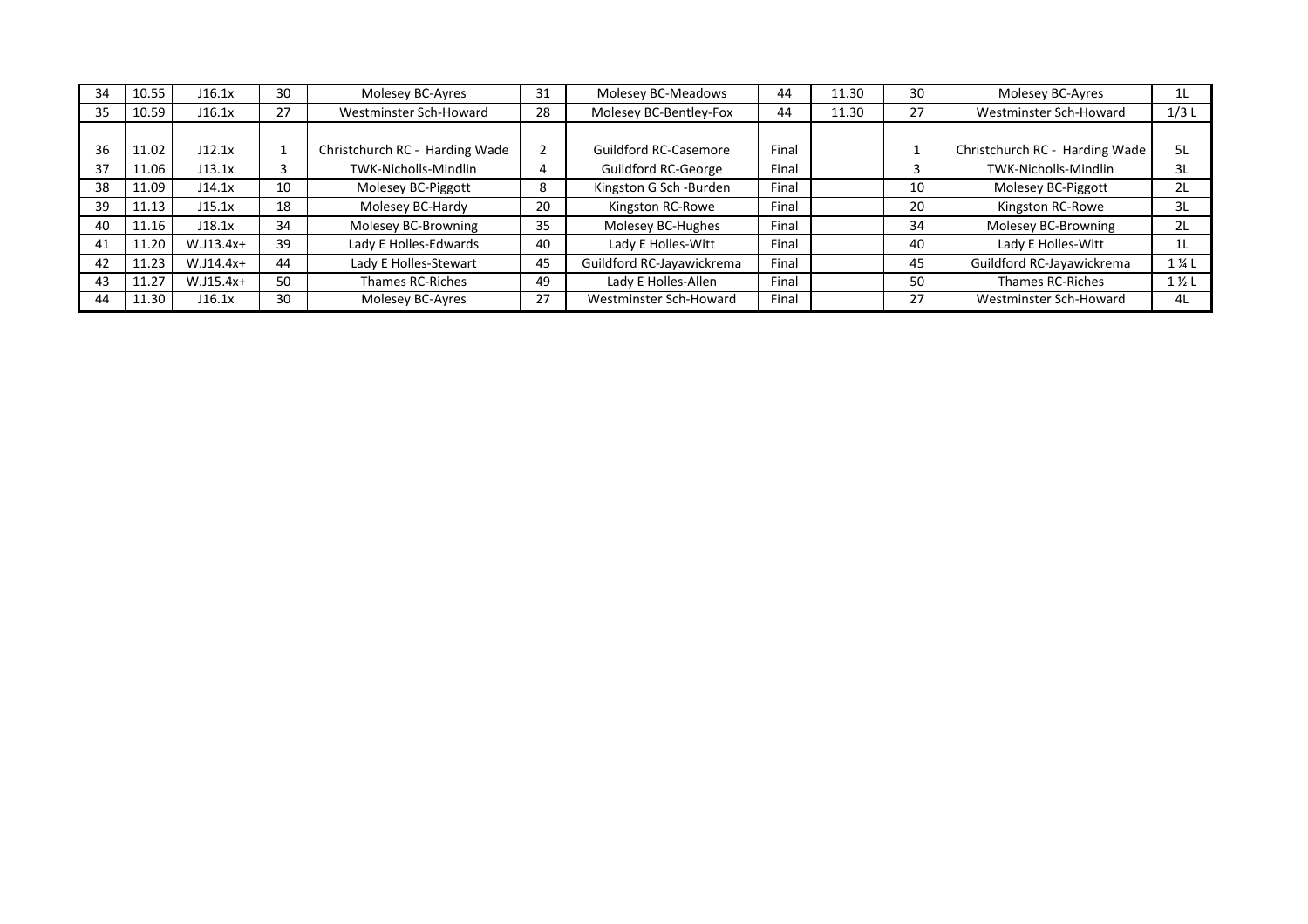|      | Wave $2 - J4x +$ and WJ2x |           |             |                                             |             |                                      |             |                  |          |                                 |                 |  |  |  |
|------|---------------------------|-----------|-------------|---------------------------------------------|-------------|--------------------------------------|-------------|------------------|----------|---------------------------------|-----------------|--|--|--|
| Race |                           |           | <b>Crew</b> |                                             | <b>Crew</b> |                                      | <b>Next</b> | <b>Next Race</b> |          |                                 |                 |  |  |  |
| No.  | Time                      | Event     | No          | <b>Middlesex Station</b>                    | No.         | <b>Surrey Station</b>                | Race        | <b>Time</b>      | Crew no. | Winner                          | <b>Distance</b> |  |  |  |
|      |                           |           |             |                                             |             | Guildford RC-Adcock &                |             |                  |          |                                 |                 |  |  |  |
| 45   | 12.15                     | W.J14.2x  | 67          | Lady E Holles-Foster & Hubbard              | 75          | Bodgener                             | 60          | 1.07             | 75       | Guildford RC-Adcock & Bodgener  | 2L              |  |  |  |
|      |                           |           |             |                                             |             |                                      |             |                  |          | Lady E Holles-Matthews &        |                 |  |  |  |
| 46   | 12.18                     | W.J14.2x  | 68          | Lady E Holles-Matthews & Stewart            | 76          | Molesey BC-Dunford & Peters          | 60          | 1.07             | 68       | Stewart                         | Canvas          |  |  |  |
|      |                           |           |             | Lady E Holles-Mason & Healy-                |             | Molesey BC-Muller &                  |             |                  |          | Molesey BC-Muller &             |                 |  |  |  |
| 47   | 12.22                     | W.J14.2x  | 69          | Millett                                     | 77          | Alexopoulos                          | 61          | 1.11             | 77       | Alexopoulos                     | 11/4L           |  |  |  |
|      |                           |           |             | Lady E Holles-Broekhuizen &                 |             |                                      |             |                  |          |                                 |                 |  |  |  |
| 48   | 12.25                     | W.J14.2x  | 70          | <b>Brandreth</b>                            | 78          | Molesey BC-Leppard & Wright          | 61          | 1.11             | 78       | Molesey BC-Leppard & Wright     | 3L              |  |  |  |
|      |                           |           |             | Lady E Holles-Woodward-Smith &              |             |                                      |             |                  |          | Lady E Holles-Woodward-Smith    |                 |  |  |  |
| 49   | 12.29                     | W.J14.2x  | 71          | Rhodes                                      | 79          | Molesey BC-Johns & Rockey            | 62          | 1.14             | 71       | & Rhodes                        | Easily          |  |  |  |
|      |                           |           |             |                                             |             |                                      |             |                  |          |                                 |                 |  |  |  |
| 50   | 12.32                     | W.J14.2x  | 72          | Kingston G Sch-Haly & Holt                  | 80          | Molesey BC-Shaw & Summerell          | 62          | 1.14             | 80       | Molesey BC-Shaw & Summerell     | Canvas          |  |  |  |
|      |                           |           |             | Kingston G Sch-Kelly & Bien-                |             | Twickenham-Humphries &               |             |                  |          | Kingston G Sch-Kelly & Bien-    |                 |  |  |  |
| 51   | 12.36                     | W.J14.2x  | 73          | Nowakowski                                  | 81          | Parkinson                            | 63          | 1.18             | 73       | Nowakowski                      | 11/2L           |  |  |  |
|      |                           |           |             | Guildford RC-Davenport &                    |             | Guildford RC-Close & Lambert         |             |                  |          | Guildford RC-Davenport &        |                 |  |  |  |
| 52   | 12.39                     | W.J14.2x  | 74          | Jayawickrema                                | 82          | Parsons                              | 63          | 1.18             | 74       | Jayawickrema                    | 2L              |  |  |  |
|      |                           |           |             |                                             |             | Lady E Holles-McGauley &             |             |                  |          |                                 |                 |  |  |  |
| 53   | 12.43                     | W.J13.2x  | 61          | Lady E Holles-Marlow & Warren               | 64          | Rogers                               | 65          | 1.25             | 61       | Lady E Holles-Marlow & Warren   | 5L              |  |  |  |
|      |                           |           |             |                                             |             | Surbiton H Sch-Pearson &             |             |                  |          | Surbiton H Sch-Pearson &        |                 |  |  |  |
| 54   | 12.46                     | W.J13.2x  | 62          | Lady E Holles-Windmill & Wix                | 65          | Donaldson                            | 65          | 1.25             | 65       | Donaldson                       | 3L              |  |  |  |
|      |                           |           |             |                                             |             | Lady E Holles-Bajwa & O              |             |                  |          |                                 |                 |  |  |  |
| 55   | 12.50                     | W.J15.2x  | 86          | <b>Guildford RC-Starling &amp; Starling</b> | 83          | Riordan                              | 67          | 1.32             | 83       | Lady E Holles-Bajwa & O Riordan | 2L              |  |  |  |
|      |                           |           |             |                                             |             | Lady E Holles-Windmill &             |             |                  |          |                                 |                 |  |  |  |
| 56   | 12.53                     | W.J15.2x  | 87          | Molesey BC-Radcliff & Nolan                 | 84          | Harrison                             | 67          | 1.32             | 87       | Molesey BC-Radcliff & Nolan     | 2L              |  |  |  |
| 57   | 12.57                     | W.J16.2x  | 89          | Ardingly-Sturley & Grant                    | 92          | <b>Guildford RC-Early &amp; Pite</b> | 69          |                  | 89       | Ardingly-Sturley & Grant        | 21/2L           |  |  |  |
| 58   | 1.00                      | $J14.4x+$ | 58          | Molesey BC-Darlow                           | 56          | <b>Guildford RC-Carney</b>           | 72          | 1.49             | 56       | <b>Guildford RC-Carney</b>      | 11/2L           |  |  |  |
|      |                           |           |             |                                             |             |                                      |             |                  |          |                                 |                 |  |  |  |
| 59   | 1.04                      | W.J18.2x  | 96          | Guildford RC-D'Angelo & Brown               | 94          | Bewl Bridge-Webb & Prentice          | 73          | 1.53             | 94       | Bewl Bridge-Webb & Prentice     | 1 <sub>L</sub>  |  |  |  |
|      |                           |           |             |                                             |             | Lady E Holles-Matthews &             |             |                  |          | Lady E Holles-Matthews &        |                 |  |  |  |
| 60   | 1.07                      | W.J14.2x  | 45          | Guildford RC-Jayawickrema                   | 68          | Stewart                              | 70          | 1.42             | 68       | Stewart                         | 21/2L           |  |  |  |
|      |                           |           |             |                                             |             |                                      |             |                  |          | Molesey BC-Muller &             |                 |  |  |  |
| 61   | 1.11                      | W.J14.2x  | 77          | Molesey BC-Muller & Alexopoulos             | 78          | Molesey BC-Leppard & Wright          | 70          | 1.42             | 77       | Alexopoulos                     | 2 Feet          |  |  |  |
|      |                           |           |             | Lady E Holles-Woodward-Smith &              |             |                                      |             |                  |          | Lady E Holles-Woodward-Smith    |                 |  |  |  |
| 62   | 1.14                      | W.J14.2x  | 71          | Rhodes                                      | 80          | Molesey BC-Shaw & Summerell          | 71          | 1.46             | 71       | & Rhodes                        | 21/2L           |  |  |  |
|      |                           |           |             | Kingston G Sch-Kelly & Bien-                |             | Guildford RC-Davenport &             |             |                  |          | Guildford RC-Davenport &        |                 |  |  |  |
| 63   | 1.18                      | W.J14.2x  | 73          | Nowakowski                                  | 74          | Jayawickrema                         | 71          | 1.46             | 74       | Jayawickrema                    | 2L              |  |  |  |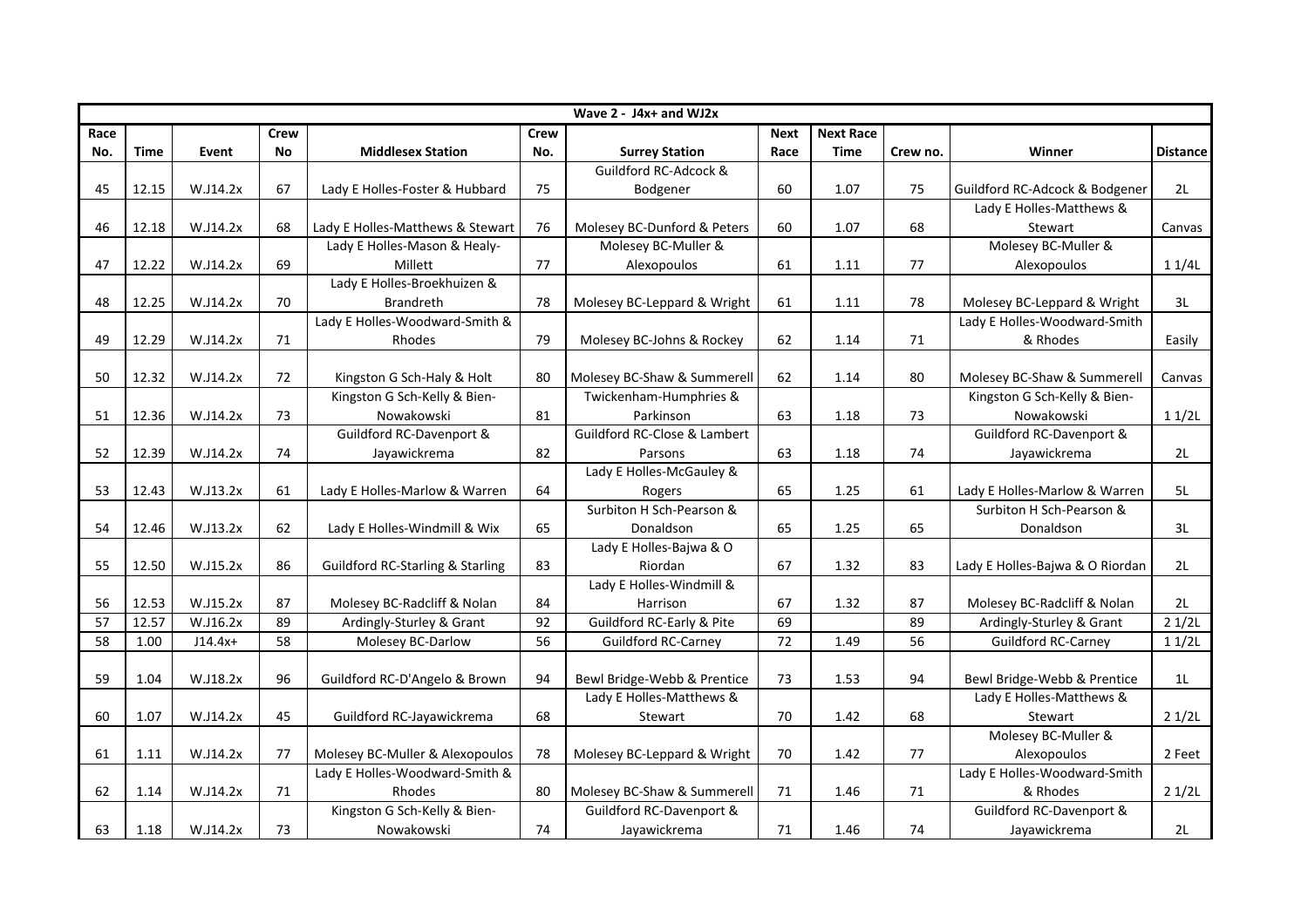|    |      |           |    |                                          |    | Surbiton H Sch-Linsdell Enders |       |      |    | Surbiton H Sch-Linsdell Enders &         |       |
|----|------|-----------|----|------------------------------------------|----|--------------------------------|-------|------|----|------------------------------------------|-------|
| 64 | 1.21 | W.J13.2x  | 63 | Lady E Holles-Eley & Taylor              | 66 | & Stocks                       | 76    | 2.03 | 66 | <b>Stocks</b>                            | 2L    |
|    |      |           |    |                                          |    | Surbiton H Sch-Pearson &       |       |      |    |                                          |       |
| 65 | 1.25 | W.J13.2x  | 61 | Lady E Holles-Marlow & Warren            | 65 | Donaldson                      | 76    | 2.03 | 61 | Lady E Holles-Marlow & Warren            | 2L    |
|    |      |           |    |                                          |    | Lady E Holles-George &         |       |      |    |                                          |       |
| 66 | 1.28 | W.J15.2x  | 88 | <b>Guildford RC-Turner &amp; Allaway</b> | 85 | Henshaw                        | 77    | 2.07 | 88 | <b>Guildford RC-Turner &amp; Allaway</b> | 3/4L  |
|    |      |           |    |                                          |    |                                |       |      |    |                                          |       |
| 67 | 1.32 | W.J15.2x  | 83 | Lady E Holles-Bajwa & O Riordan          | 87 | Molesey BC-Radcliff & Nolan    | 77    | 2.07 | 87 | Molesey BC-Radcliff & Nolan              | 3/4L  |
|    |      |           |    |                                          |    | Molesey BC-Bowman &            |       |      |    |                                          |       |
| 68 | 1.35 | W.J16.2x  | 90 | Thames RC-Ball & Gallagher               | 93 | Lancelev                       | 78    | 2.10 | 93 | Molesey BC-Bowman & Lanceley             | 1L    |
|    |      |           |    |                                          |    |                                |       |      |    | Thames RC-Lowe & Havelock-               |       |
| 69 | 1.39 | W.J16.2x  | 91 | Thames RC-Lowe & Havelock-Allan          | 89 | Ardingly-Sturley & Grant       | 78    | 2.10 | 91 | Allan                                    | 13/4L |
|    |      |           |    |                                          |    | Molesey BC-Muller &            |       |      |    | Lady E Holles-Matthews &                 |       |
| 70 | 1.42 | W.J14.2x  | 68 | Lady E Holles-Matthews & Stewart         | 77 | Alexopoulos                    | 79    | 2.14 | 68 | Stewart                                  | 2L    |
|    |      |           |    | Lady E Holles-Woodward-Smith &           |    | Guildford RC-Davenport &       |       |      |    | Lady E Holles-Woodward-Smith             |       |
| 71 | 1.46 | W.J14.2x  | 71 | Rhodes                                   | 74 | Jayawickrema                   | 79    | 2.14 | 71 | & Rhodes                                 | 1/2L  |
| 72 | 1.49 | $J14.4x+$ | 57 | Kingston G Sch-Burden                    | 56 | <b>Guildford RC-Carney</b>     | Final |      | 56 | <b>Guildford RC-Carney</b>               | 11/2L |
|    |      |           |    |                                          |    |                                |       |      |    |                                          |       |
| 73 | 1.53 | W.J18.2x  | 94 | Bewl Bridge-Webb & Prentice              | 95 | Westminster Sch-Hall & Wollny  | Final |      | 95 | Westminster Sch-Hall & Wollny            | 4L    |
| 74 | 1.56 | $J15.4x+$ | 60 | Molesey BC-Worth                         | 59 | Guildford RC-Moulder           | Final |      | 60 | Molesey BC-Worth                         | 31/2L |
| 75 | 2.00 | $J13.4x+$ | 54 | Guildford RC-Shepherd                    | 55 | Guildford RC-Webb              | Final |      | 54 | Guildford RC-Shepherd                    | 11/2L |
|    |      |           |    | Surbiton H Sch-Linsdell Enders &         |    |                                |       |      |    |                                          |       |
| 76 | 2.03 | W.J13.2x  | 66 | <b>Stocks</b>                            | 61 | Lady E Holles-Marlow & Warren  | Final |      | 61 | Lady E Holles-Marlow & Warren            | 11/4L |
|    |      |           |    |                                          |    |                                |       |      |    |                                          |       |
| 77 | 2.07 | W.J15.2x  | 88 | Guildford - Turner & Allaway             | 87 | Molesey BC-Radcliff & Nolan    | Final |      | 87 | Molesey BC-Radcliff & Nolan              | 3/4L  |
|    |      |           |    |                                          |    | Thames RC-Lowe & Havelock-     |       |      |    |                                          |       |
| 78 | 2.10 | W.J16.2x  | 93 | Molesey BC-Bowman & Lanceley             | 91 | Allan                          | Final |      | 93 | Molesey BC-Bowman & Lanceley             | 1L    |
|    |      |           |    |                                          |    | Lady E Holles-Woodward-Smith   |       |      |    | Lady E Holles-Matthews &                 |       |
| 79 | 2.14 | W.J14.2x  | 68 | Lady E Holles-Matthews & Stewart         | 71 | & Rhodes                       | Final |      | 68 | Stewart                                  | 4L    |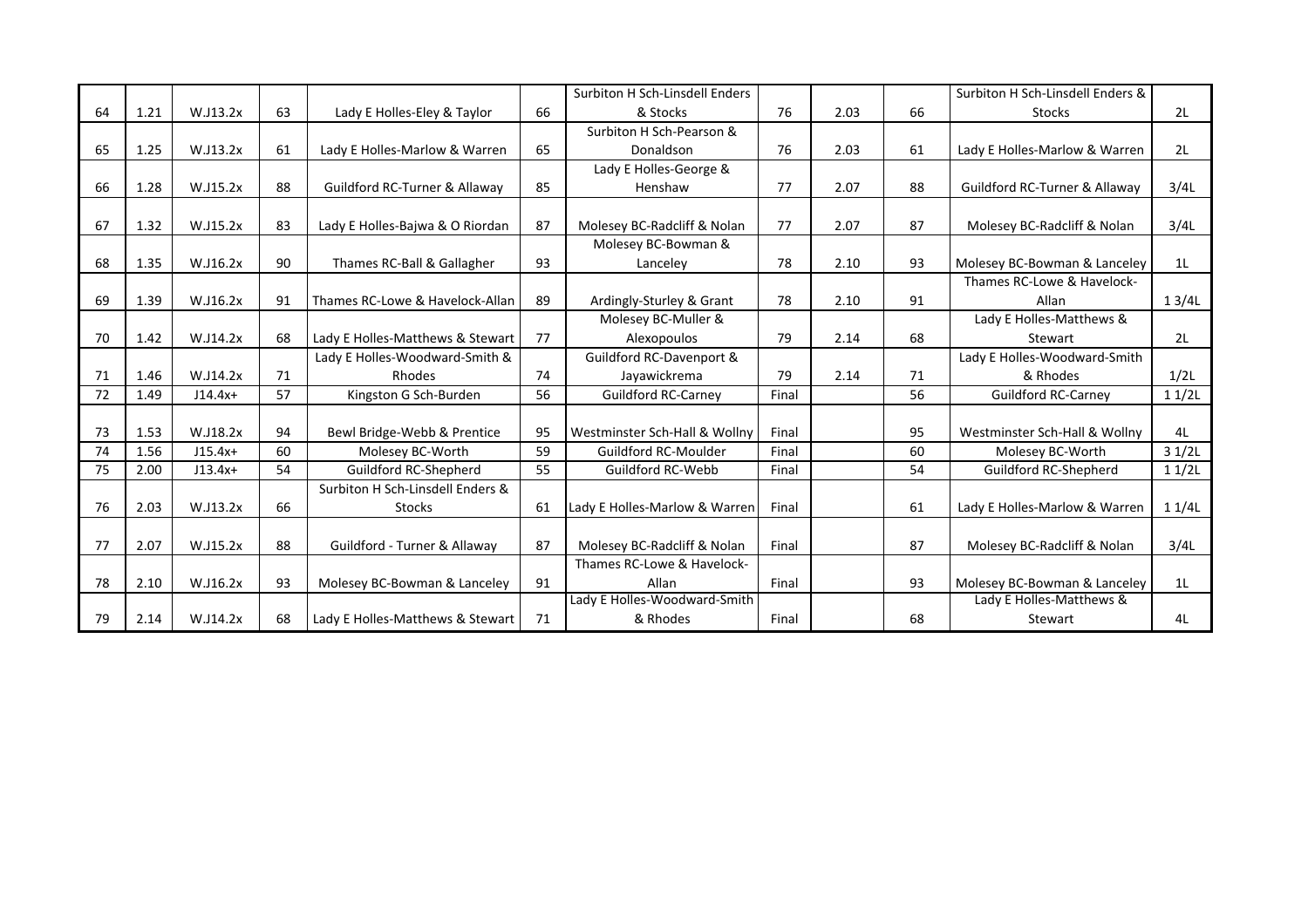|                 | Wave $3 - J2x +$ and WJ1x |          |                 |                                       |                  |                               |             |                  |                 |                                       |                   |  |  |  |
|-----------------|---------------------------|----------|-----------------|---------------------------------------|------------------|-------------------------------|-------------|------------------|-----------------|---------------------------------------|-------------------|--|--|--|
| Race            |                           |          | <b>Crew</b>     |                                       | <b>Crew</b>      |                               | <b>Next</b> | <b>Next Race</b> |                 |                                       |                   |  |  |  |
| No.             | <b>Time</b>               | Event    | No              | <b>Middlesex Station</b>              | No.              | <b>Surrey Station</b>         | Race        | Time             | Crew no.        | Winner                                | <b>Distance</b>   |  |  |  |
| 81              | 3.00                      | W.J14.1x | 97              | Molesey-Dunford                       | 98               | Lady Eleanor Holles-Benson    | 97          | 3.56             | 97              | Molesey-Dunford                       | 2L                |  |  |  |
| 82              | 3.03                      | W.J14.1x | 99              | Molesey-Muller                        | 100              | Guildford-Johnson             | 98          | 3.59             | 100             | Guildford-Johnson                     | Easily            |  |  |  |
| 83              | 3.07                      | W.J15.1x | 101             | Lady Eleanor Holles-Zubaidi           | 102              | Molesey-Radcliff              | 101         | 4.10             | 102             | Molesey-Radcliff                      | 11/4L             |  |  |  |
| 84              | 3.10                      | W.J15.1x | 103             | Bewl Bridge-Webb                      | 104              | Molesey-Cox                   | 102         | 4.13             | 104             | Molesey-Cox                           | 3L                |  |  |  |
|                 |                           |          |                 | Kingston Grammar School- Hester       |                  |                               |             |                  |                 | Kingston Grammar School-              |                   |  |  |  |
| 85              | 3.14                      | J15.2x   | 105             | & Chevallier                          | 106              | Thames-Williams & Zammit      | 107         | 4.31             | 105             | Hester & Chevallier                   | 3L                |  |  |  |
|                 |                           |          |                 |                                       |                  |                               |             |                  |                 |                                       |                   |  |  |  |
| 86              | 3.17                      | J15.2x   | 107             | Molesey-Gilbertson & Hooper           | 108              | Thames-Storey & Cragoe        | 107         | 4.31             | 107             | Molesey-Gilbertson & Hooper           | <b>CVS</b>        |  |  |  |
|                 |                           |          |                 |                                       |                  | Kingston Grammar School-Betts |             |                  |                 |                                       |                   |  |  |  |
| 87              | 3.21                      | J15.2x   | 109             | Molesey-Greig & Mead                  | 110              | & Cozens                      | 108         | 4.34             | 109             | Molesey-Greig & Mead                  | <b>CVS</b>        |  |  |  |
| 88              | 3.24                      | W.J16.1x | 111             | Westminster School-Wollny             | 112              | Lady Eleanor Holles-George    | 110         | 4.41             | 112             | Lady Eleanor Holles-George            | <b>CVS</b>        |  |  |  |
|                 |                           |          |                 | Tideway Scullers School-Hill &        |                  | Guildford-Lambert Parsons &   |             |                  |                 | Tideway Scullers School-Hill &        |                   |  |  |  |
| 89              | 3.28                      | J13.2x   | 113             | Metcalf                               | 114              | Shepherd                      | 111         | 4.45             | 113             | Metcalf                               | Easily            |  |  |  |
|                 |                           |          |                 |                                       |                  |                               |             |                  |                 |                                       |                   |  |  |  |
| 90              | 3.31                      | J14.2x   | 115             | Bewl Bridge-Chudley & Mumford         | 116              | Molesey-Darlow & Singleton    | 117         | 5.06             | 115             | Bewl Bridge-Chudley & Mumford         | 3L                |  |  |  |
|                 |                           |          |                 |                                       |                  | Twickenham-Bradnick &         |             |                  |                 |                                       |                   |  |  |  |
| 91              | 3.35                      | J14.2x   | 117             | <b>Guildford-Carney &amp; Perrins</b> | 118              | Nicholls-Mindlin              | 117         | 5.06             | 117             | <b>Guildford-Carney &amp; Perrins</b> | 2L                |  |  |  |
| 92              | 3.38                      | J16.2x   | 119             | Bewl Bridge-Britton & Rose            | 120              | Molesey-Meadows & Jones       | 118         | 5.09             | 120             | Molesey-Meadows & Jones               | 11                |  |  |  |
|                 |                           |          |                 | Westminster School-Jones &            |                  |                               |             |                  |                 |                                       |                   |  |  |  |
| 93              | 3.42                      | J16.2x   | 121             | Howard                                | 122              | Molesey-Elliott & Ayres       | 118         | 5.09             | 122             | Molesey-Elliott & Ayres               | 1 <sub>L</sub>    |  |  |  |
|                 |                           |          |                 |                                       |                  |                               |             |                  |                 |                                       |                   |  |  |  |
| 94              | 3.45                      | J18.2x   | 123             | Molesey-Felton & Phelps               | 124              | Molesey-Hughes & Johnston     | 119         | 5.13             | 124             | Molesey-Hughes & Johnston             | 1/2L              |  |  |  |
| 95              | 3.49                      | W.J14.1x | 125             | Molesey-Johns                         | 126              | Twickenham-Humphries          | 113         | 4.52             | 125             | Molesey-Johns                         | 2L                |  |  |  |
| $\overline{96}$ | 3.52                      | W.J14.1x | $\frac{127}{2}$ | Molesey-Leppard                       | $\overline{128}$ | <b>Burway RC-Brown</b>        | 113         | 4.52             | $\frac{127}{2}$ | Molesey-Leppard                       |                   |  |  |  |
|                 |                           |          |                 |                                       |                  | Lady Eleanor Holles-Woodward- |             |                  |                 |                                       |                   |  |  |  |
| 97              | 3.56                      | W.J14.1x | 97              | Molesey-Dunford                       | 129              | Smith                         | 114         | 4.55             | 97              | Molesey-Dunford                       | 4L                |  |  |  |
| 98              | 3.59                      | W.J14.1x | 100             | Guildford-Johnson                     | 130              | Molesey-Alexopoulos           | 114         | 4.55             | 100             | Guildford-Johnson                     | $2 \frac{1}{2}$ L |  |  |  |
| 99              | 4.03                      | W.J15.1x | 131             | Lady Eleanor Holles-Windmill          | 132              | Guildford-Roberts             | 115         | 4.59             | 131             | Lady Eleanor Holles-Windmill          | r/o               |  |  |  |
| 100             | 4.06                      | W.J15.1x | 133             | Lady Eleanor Holles-Henshaw           | 134              | Thames-Martin                 | 115         | 4.59             | 134             | Thames-Martin                         | 1/2L              |  |  |  |
|                 |                           |          |                 |                                       |                  | Kingston Grammar School-      |             |                  |                 |                                       |                   |  |  |  |
| 101             | 4.10                      | W.J15.1x | 102             | Molesey-Radcliff                      | 135              | Gibson                        | 116         | 5.02             | 135             | Kingston Grammar School-Gibson        | 3/4L              |  |  |  |
|                 |                           |          |                 |                                       |                  | Lady Eleanor Holles-          |             |                  |                 |                                       |                   |  |  |  |
| 102             | 4.13                      | W.J15.1x | 104             | Molesey-Cox                           | 136              | Bartholomew                   | 116         | 5.02             | 104             | Molesey-Cox                           | 1L                |  |  |  |
| 103             | 4.17                      | W.J13.1x | 137             | Lady Eleanor Holles-Warren            | 138              | Lady Eleanor Holles-Witt      | 120         | 5.16             | 137             | Lady Eleanor Holles-Warren            | 1 <sub>L</sub>    |  |  |  |
| 104             | 4.20                      | W.J13.1x | 139             | Lady Eleanor Holles-Marlow            | 140              | Ardingly-Sussex               | 120         | 5.16             | 140             | Ardingly-Sussex                       | 11/2L             |  |  |  |
| 105             | 4.24                      | W.J18.1x | $\frac{141}{1}$ | <b>Bewl Bridge-Prentice</b>           | $\frac{142}{2}$  | Guildford-Stevenson           | 121         | 5.20             | $\frac{142}{2}$ | Guildford-Stevenson                   | 4L                |  |  |  |
| 106             | 4.27                      | W.J18.1x | 143             | Bewl Bridge-Horner                    | 144              | Westminster School-Hall       | 121         | 5.20             | 144             | Westminster School-Hall               | $2 \frac{1}{2}$ L |  |  |  |